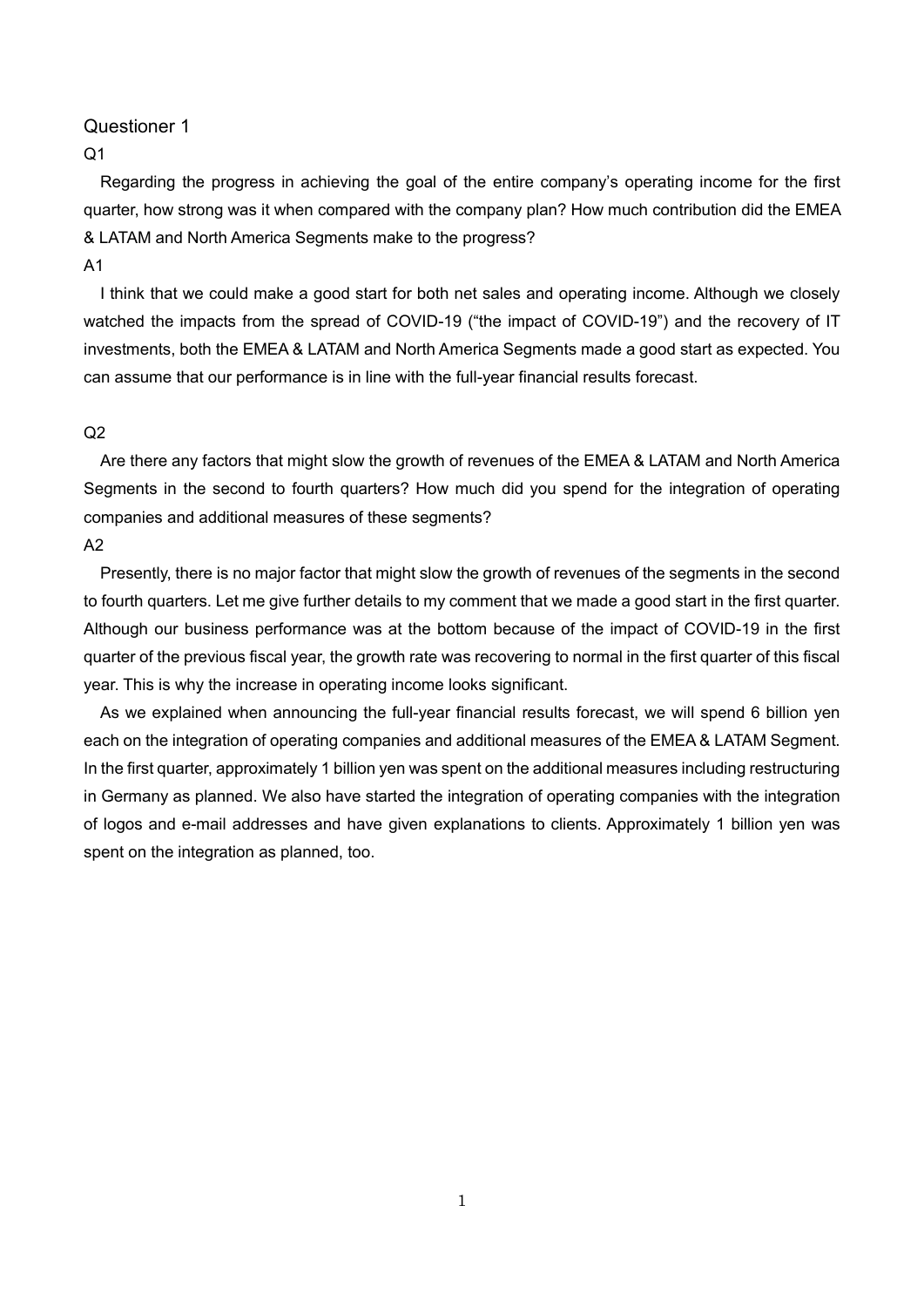## $O<sub>1</sub>$

NTT DATA acquired Nexient in May. Did this acquisition have impacts on business results including new orders received and order backlogs in the first quarter? Please tell me what impacts the acquisition will have on business results in the second quarter and beyond.

### A1

Let me give you some explanation regarding Nexient, which newly joined the group in this fiscal year. NTT DATA has digitalized outsourcing services such as BPO and ITO and other services of the North America Segment. Nexient is a company that excels at developing systems by taking advantage of its expertise in cloud computing. The company has not only provided services utilizing the strength but also has a human resource development system for developing cloud-native applications as another corporate value. We would like to offer cloud and digital training to the existing employees in North America.

The acquisition will increase quarterly net sales of the second quarter and beyond by approximately 3 billion yen. New orders received are expected to increase to the same extent as net sales, whereas there will be a difference in the amount from quarter to quarter. Nexient is relatively profitable, and we aim at promoting digitalization in North America further by utilizing its capabilities.

#### $O<sub>2</sub>$

You said that there was a new order for a large-scale project that was not recorded in the first quarter as originally scheduled in the North America Segment. Please tell me the scale of this project. A2

The new order for a large-scale project that was not received in the first quarter as originally scheduled is worth more than 10 billion yen. If we received the order by the end of June, the North America Segment would record more new orders received in the first quarter than in the corresponding period of the previous fiscal year. As we closed a contract for the project on July 1, which was behind schedule, it will be recorded in the second quarter.

#### $O<sub>3</sub>$

Please tell me your idea about how much effect the Structural Transformation of the North America Segment carried out in the previous fiscal year produced in the first quarter and will produce in the second quarter and beyond.

### A3

We spent approximately 16 billion yen on the Structural Transformation in the previous fiscal year, which will produce an effect of approximately 15 billion yen in this fiscal year. We saw an effect of approximately 3 billion yen in the first quarter. Specifically, there was an effect of approximately 1 billion yen from terminating contracts for buildings and offices and another effect of approximately 2 billion yen from the Structural Transformation. The remaining effect will appear in the second quarter and beyond. Please understand that the effect will develop over time.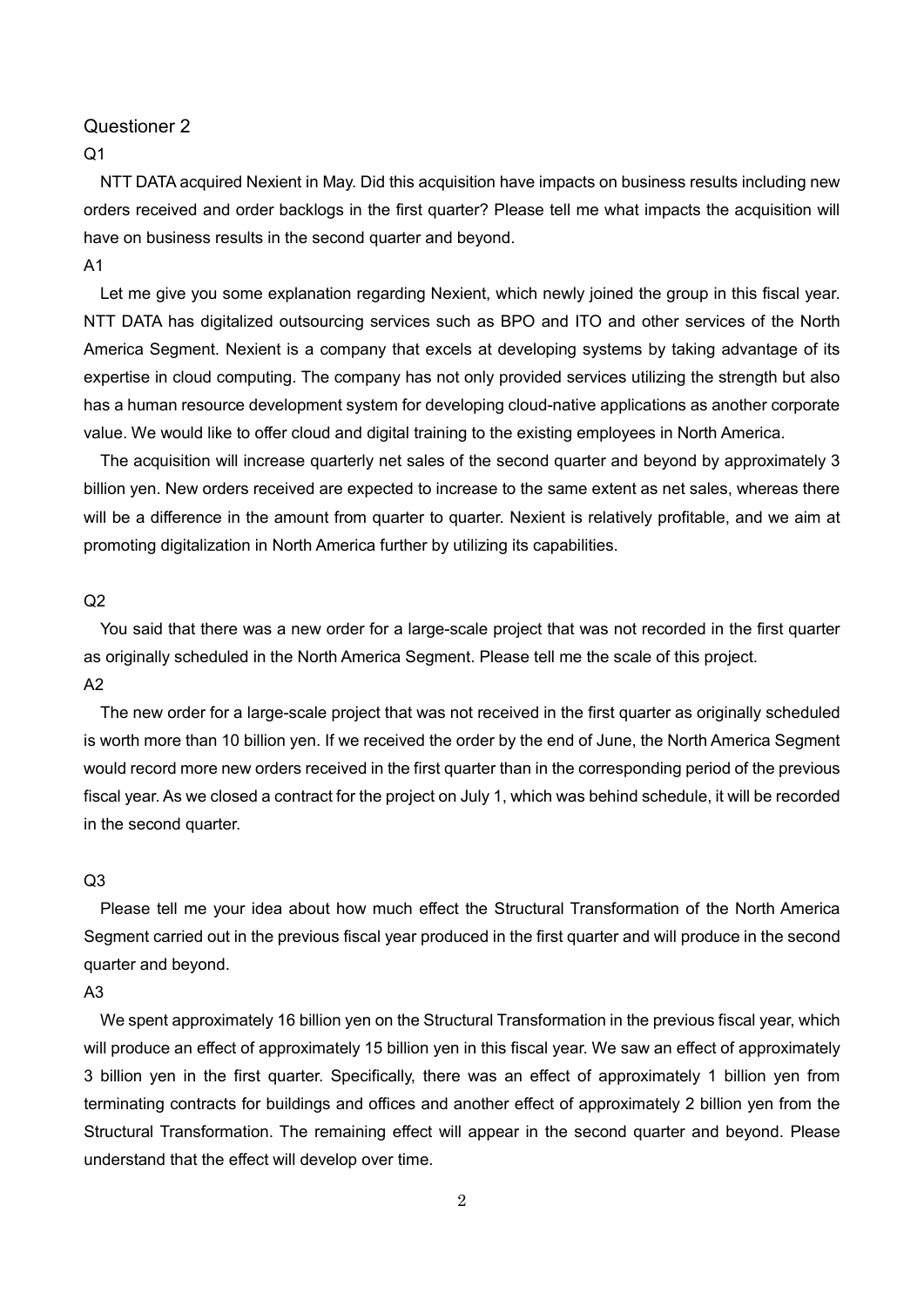### $Q<sub>4</sub>$

Was there any major unprofitable project?

#### A4

We had no major unprofitable project in the first quarter. There were some minor unprofitable projects in overseas countries but few in Japan.

#### Q5

The result of new orders received by the Financial Segment seems good despite the decrease from 170.7 billion yen recorded in the previous fiscal year. How should I view this? A5

In the previous fiscal year, the Financial Segment received new orders for large-scale projects in the first, second, and fourth quarters. Especially, the one received in the first quarter was far larger in scale. I think that the result of new orders received in the first quarter of this fiscal year was somewhat better than expected. As these projects start to get underway, we are confident in winning more contracts for projects through which we will fully satisfy clients' expectations.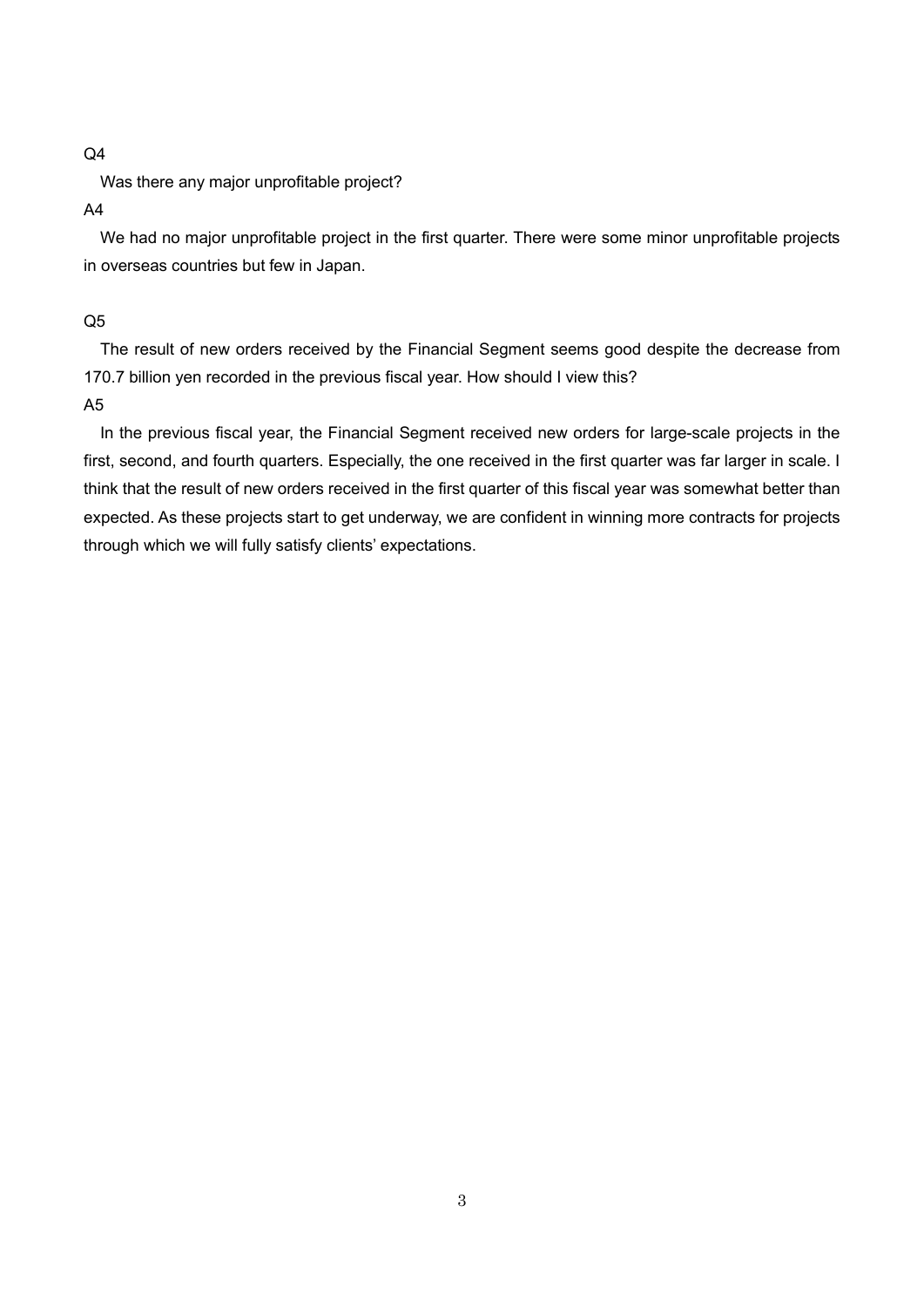## $Q<sub>1</sub>$

In most years, NTT DATA tended to record less profit in the first quarter than in other quarters. In this fiscal year, I think that you made the greatest progress in achieving the goals of the company plan. Was there any special factor?

#### A1

We recorded an increase in operating income by 20.6 billion yen, out of which approximately 11 billion yen was attributable to an increase in net sales. Specifically, net sales in Japan increased by approximately 8 billion yen, and those in overseas countries increased by 2.5–3 billion yen. One of the special temporary factors is that in the previous fiscal year, the company incurred approximately 2.5 billion yen in expenses related to benefits for healthcare workers in North America and the allowance for a South American client's filing for bankruptcy, but this did not occur this fiscal year. The remaining approximately 7 billion yen can be classified into approximately 4 billion yen of the combined effect from the improvement of the employee utilization rate, which dropped in the previous fiscal year, especially in Germany, and the Structural Transformation of the EMEA & LATAM Segment and approximately 3 billion yen of the effect from the Structural Transformation of the North America Segment as explained before. The effect of approximately 4 billion yen seen by the EMEA & LATAM Segment was attributable more to the higher employee utilization rate than the Structural Transformation.

Let me give a supplementary explanation regarding the great progress made in the first quarter. In the previous fiscal year when the impact of COVID-19 was bigger than in any other time, we posted a yearon-year decrease in operating income by 3.2 billion yen. This is why the increase in this fiscal year seems significant.

#### $O<sub>2</sub>$

Concerning the North America Segment, its order backlogs decreased in proportion to the decrease in new orders received in the previous fiscal year. How will the segment recover? Is there any impact of the sale of businesses?

### $A2$

We are closely watching the trend of new orders received in North America and find that the segment still struggles to receive orders for large-scale projects partly because of the impact of COVID-19. Conversely, the segment has received orders for projects worth billions to tens of billions of yen. As it is expected to receive some projects worth tens of billions of yen in the second quarter, we believe that the situation is getting better. Anyway, we will continue to pay careful attention to it.

The sale of businesses was completed in July. Three quarters of the expected full-year effect from a decrease in net sales as much as approximately 22 billion yen will arise in the second quarter and beyond.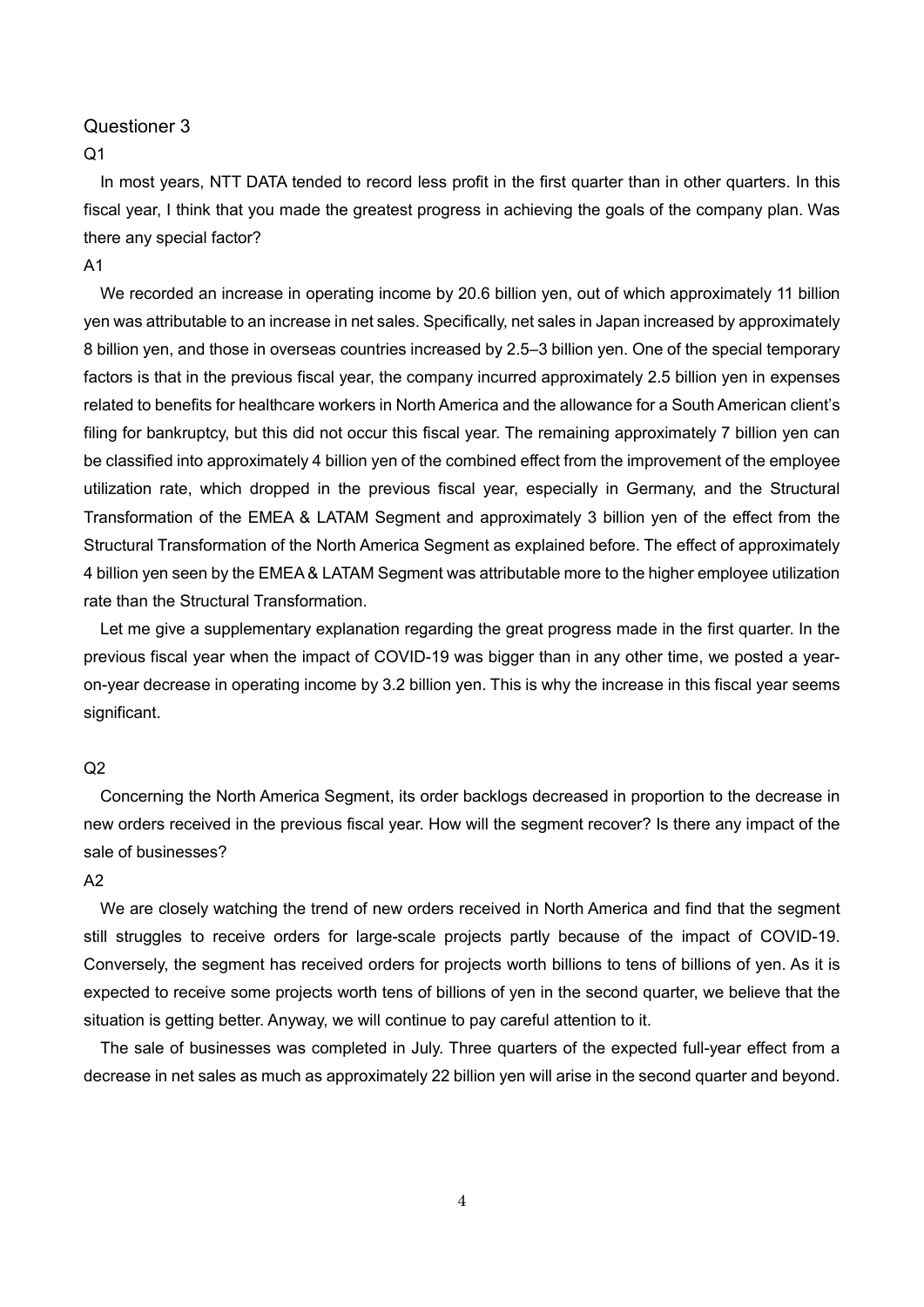### Q3

Concerning operating income of the Public & Social Infrastructure Segment, you said that costs for proposal activities aimed at expanding new business fields increased. Please tell me specific targets of the activities, if any. Also, I would like to know the expected effect of the activities. A3

The Public & Social Infrastructure Segment had a large-scale unprofitable project in the fiscal year preceding the previous fiscal year and was unable to take proactive action such as increasing the number of employees in the previous fiscal year partly because of the impact of COVID-19. In this fiscal year, the launch of the Digital Agency and other factors are expected to promote digitalization in society, and the segment has enhanced the talent pool, which resulted in a decrease in operating income. In the second quarter, the segment has successfully received new orders from the existing clients by intensifying the activities.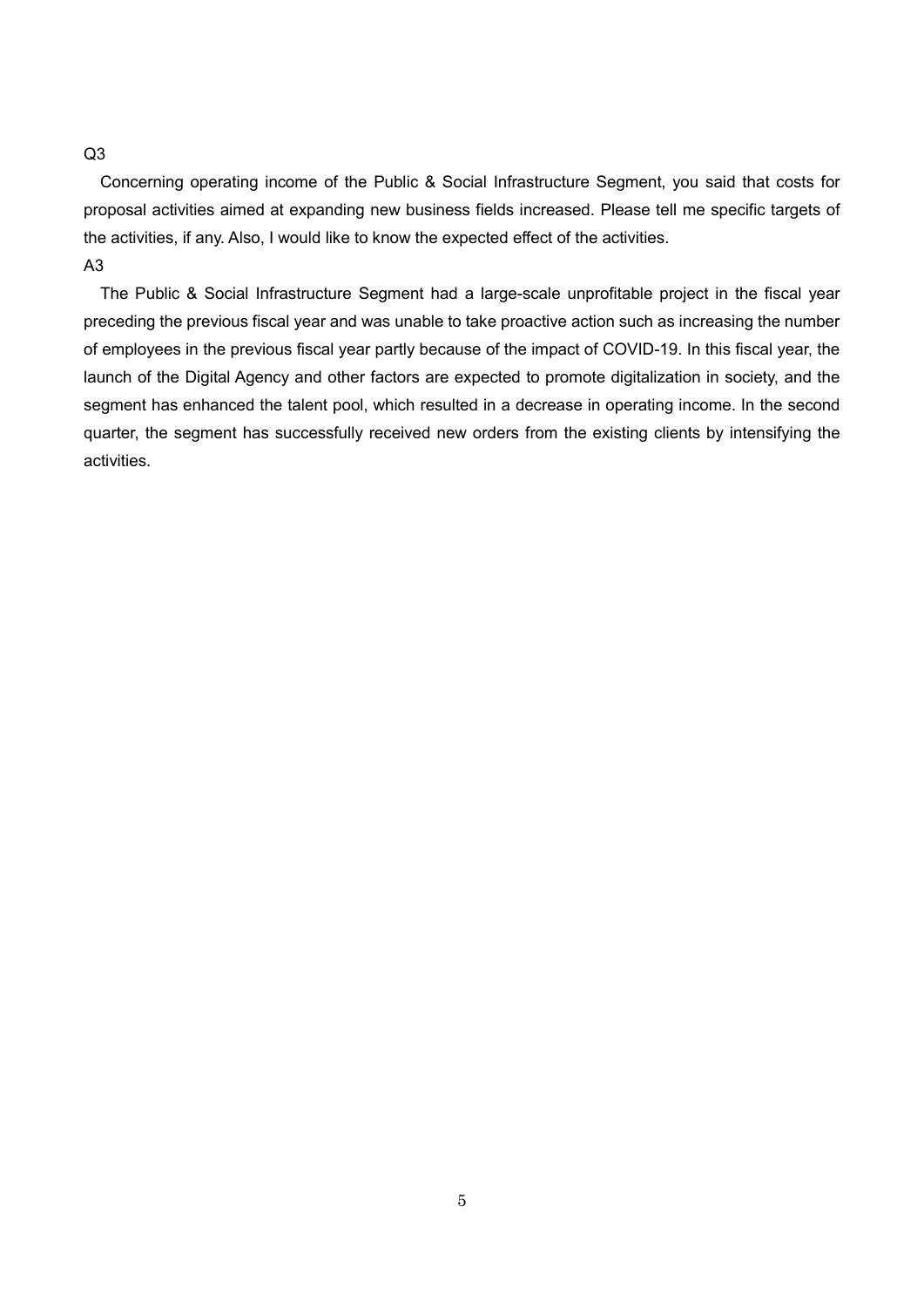### $Q<sub>1</sub>$

The new orders received by the EMEA & LATAM Segment increased. I would like to know the situation of each country. Please tell me the future outlook, too.

## A1

To explain the situation of each country, Italy, whose performance was robust in the previous fiscal year, continues to perform as well as it did in the previous fiscal year. Spain is the greatest contributor to the success. In the country where NTT DATA has a strong presence, the public and financial sectors have recovered from the dip in the previous fiscal year. For Germany, which saw a significant decrease in the previous fiscal year, we are confirming the situation carefully. NTT DATA having strength in the automobile field recognizes its important mission to fully respond to clients' move toward digitalization. The German business recovered somewhat in the first quarter, and we must assess carefully whether the recovery was based on the needs for digitalization. Finally, in the United Kingdom, we started to receive new orders for consulting services, on which we have focused since the previous fiscal year, from clients in the telecommunication and media industries. We aim to sustain our strength in this field.

Conversely, we have a little concern regarding LATAM and closely watch the impact of COVID-19 there as the region still suffers from the pandemic. We also must pay careful attention to the impact of fluctuations of the Euro and currencies of LATAM countries.

### $Q<sub>2</sub>$

Concerning the Enterprise & Solutions Segment, please tell me the situation of receiving new orders by industry, for example, situations of the manufacturing, distribution, and services industries. I also would like to know why the increase in operating income was more significant than that in net sales. A2

Clients in the manufacturing industry faced difficulty in the previous fiscal year, but they have recovered somewhat, in our view. Some companies, especially those in the automobile field, reported good financial results, and we are making investments in the future together with such companies. The situation of clients in the distribution industry remains unchanged from the previous fiscal year, but they continue to make IT investments in fields including the sophistication of client contacts. Conversely, clients in the services, travel, and railway industries have struggled to recover from the impact of COVID-19, and their investment does not exceed a certain level.

In the first quarter, the success of SAP projects for clients, especially those in the manufacturing industry, contributed to net sales and operating income. Conversely, the payment business was still affected by the impact of COVID-19, and the volume of CAFIS transactions especially at brick-and-mortar stores varied from industry to industry. Although the number of transactions in the first quarter increased on a year-onyear basis, it was lower than planned. We must watch closely how the impact of COVID-19 will appear.

Regarding the increase in operating income was relatively significant comparing to the increase in net sales in this fiscal year, as the operating income in FY20 decreased by 1.7 billion yen compared to FY19,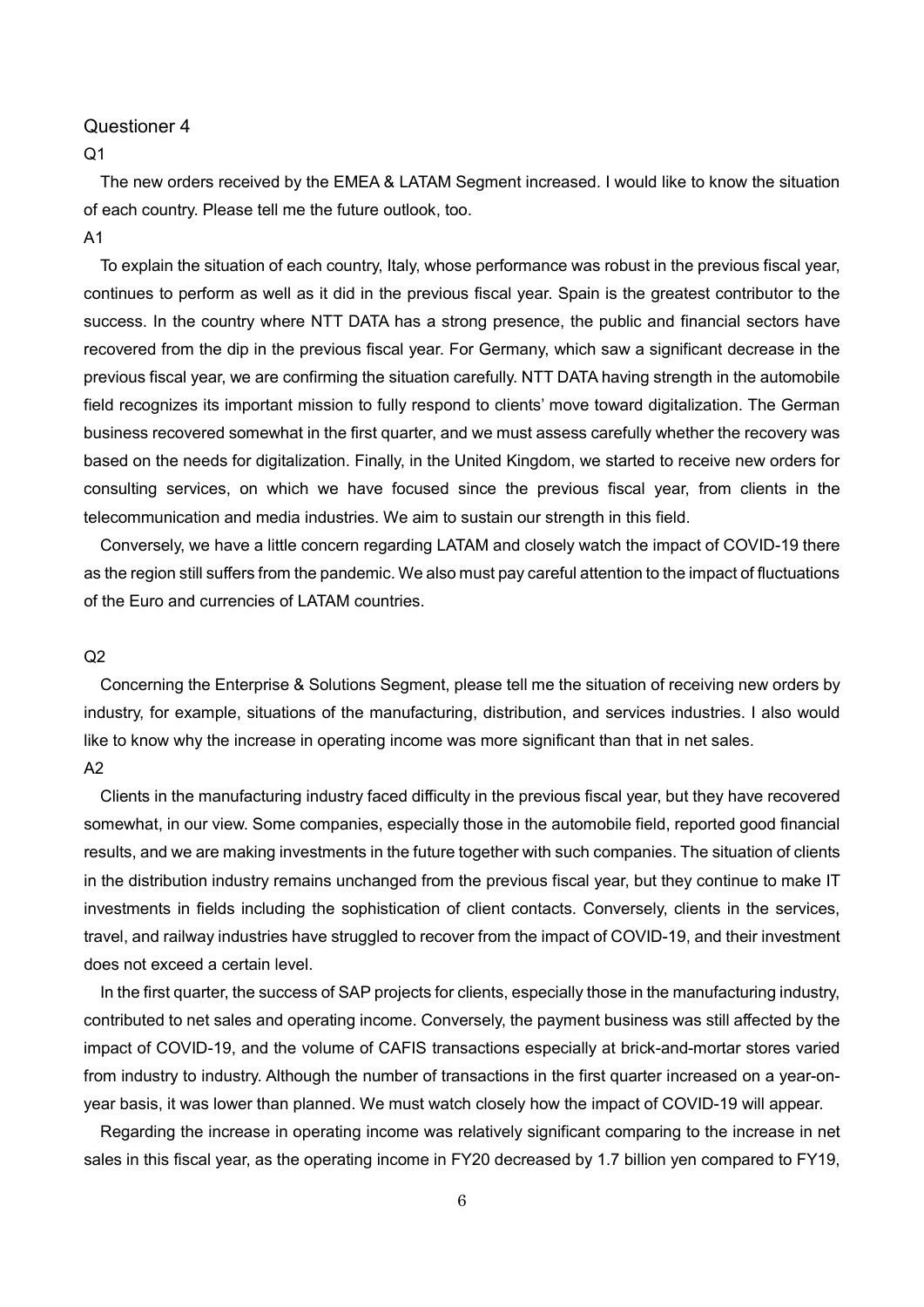so comparing this fiscal year to FY20, the operating income in this fiscal year appears to have increased.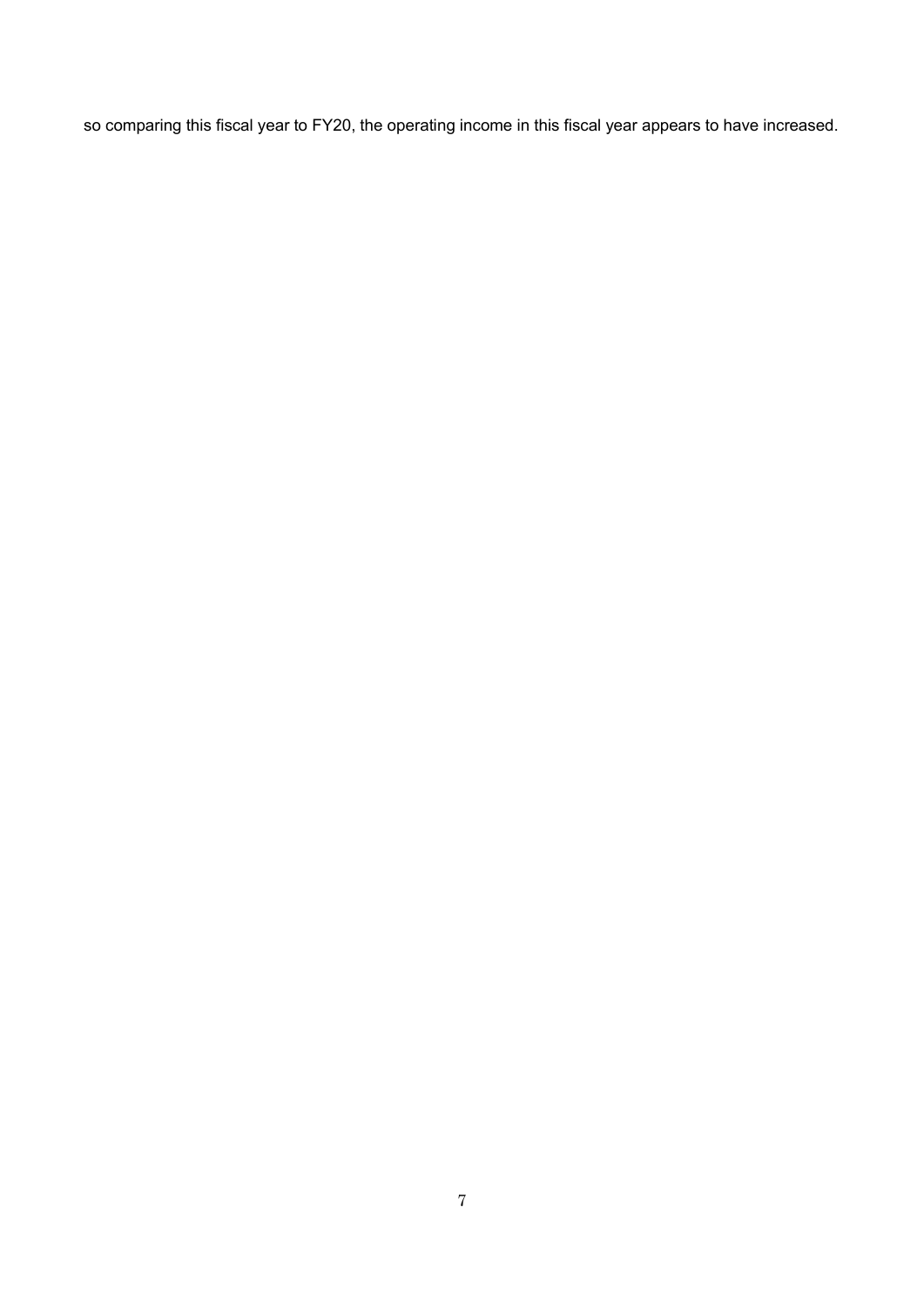## $Q<sub>1</sub>$

When do you think impacts of a project associated with the launch of the Digital Agency will appear? I think that NTT DATA has a high share in the market for the central government and ministries and has closed a lot of discretionary contracts with them. Please tell me the impacts including negative impacts and risks.

## A1

Along with moves to establish the Digital Agency, I believe that society will become more digitalized. I think that preparations have been underway for the scheduled launch on September 1, and there have been minor related projects. We aim to win contracts for these projects without fail. Full-scale nationwide digitalization projects that cut across ministries and agencies or link between ministries and agencies, companies, and financial institutions are expected to be proposed in or after September, and I think that major positive impacts on NTT DATA's financial results will appear in or after the next fiscal year. In last fall, NTT DATA launched the Social Design Office, an organization that is independent of any segment and directly under the Head Office, to create projects cutting across the Public & Social Infrastructure Segment and the Financial Segment. The cashless service for payments to the central government announced in June is a fruit of this activity to promote cashless transactions worldwide by utilizing our know-how in doing business with both public and financial institutions. We aim to create more projects like these in the future.

Concerning impacts on existing businesses of the Public & Social Infrastructure Segment, we aim to respond to the government's new procurement activities by fully utilizing our expertise in ministries' and agencies' businesses and avoid impacts of sudden major negative events.

### $Q<sub>2</sub>$

I think that NTT DATA will redevelop a system including data linkage between ministries and agencies sometime in the future. As the redeveloping will be based on the know-how you have accumulated, I believe that existing players including NTT DATA will not be replaced by new ones, which will have few negative impacts on your business results. What do you think about this?  $A<sub>2</sub>$ 

I cannot say anything about this topic with certainty. I have heard that the government may have a plan to create a platform to share data across ministries and agencies. A new attempt like this will present a business opportunity for us. However, if these moves change administrative and operation flows at each ministry and agency or across ministries and agencies, our know-how in businesses in the past may be insufficient. We will make an effort to win contracts for projects by fully utilizing our capabilities even if new movements appear.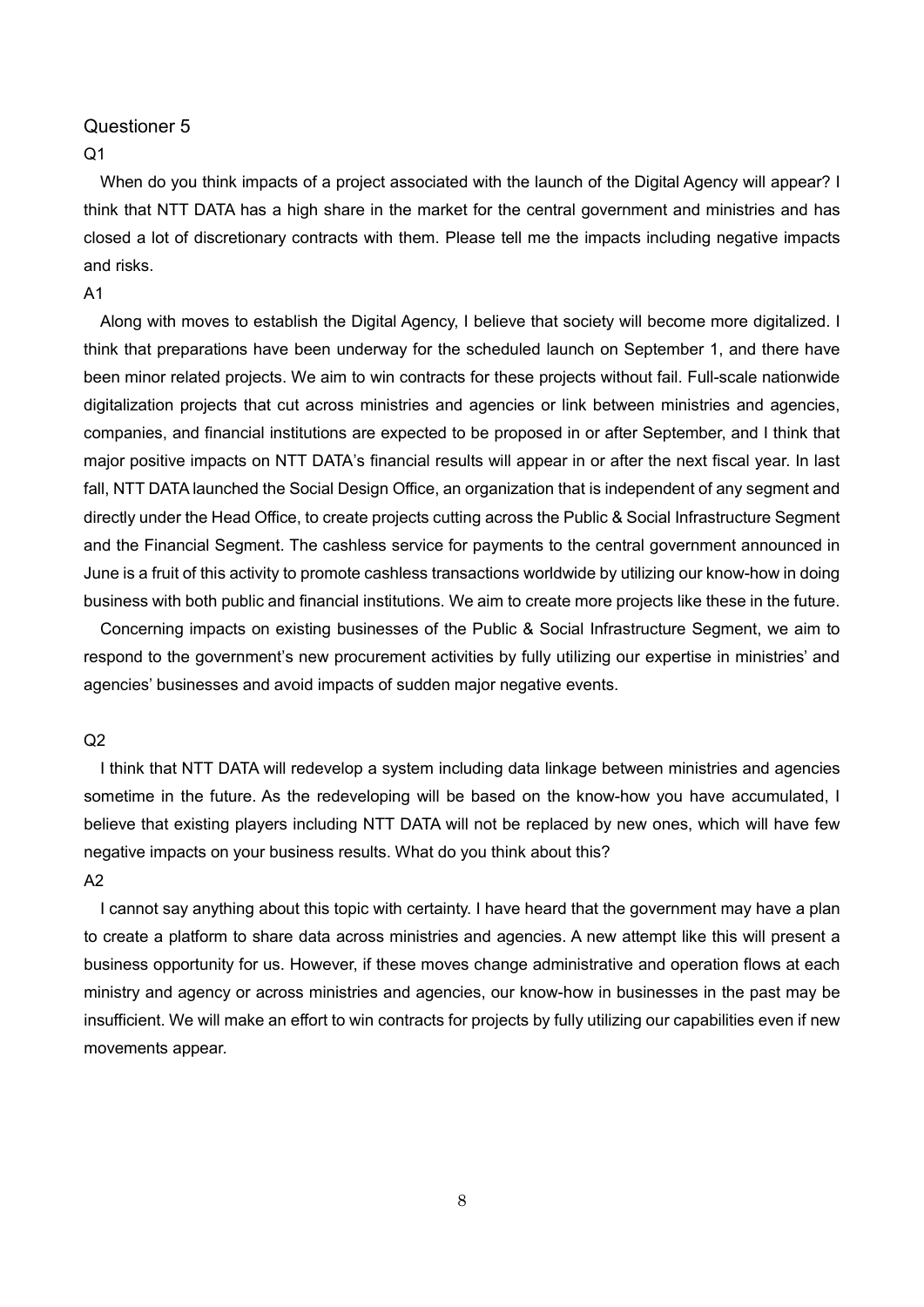$Q<sub>1</sub>$ 

The EMEA & LATAM Segment made fairly good progress in operating income with 4 billion yen compared with the full-year forecast of 8 billion yen. Was this due to the increased net sales or the Structural Transformation? Please give me a supplementary explanation. A1

The segment's operating income increased by 5.7 billion yen from the previous fiscal year. There were temporary positive factors of approximately 2 billion yen in total: in the previous fiscal year, the company incurred approximately 1 billion yen in expenses related to the Structural Transformation and approximately 0.5 billion yen of impacts from the allowance for filing for bankruptcy by clients in LATAM as a temporary cost incurred because of the impact of COVID-19, but these did not occur this fiscal year, and hundreds of millions of yen of effect from the Structural Transformation. As I said before, there were temporary negative factors as much as approximately 2 billion yen in total, including costs for additional measures and the integration of operating companies. Please understand that such temporary negative factors were almost offset by the temporary positive factors. Also, the segment saw an increase in operating income by approximately 2 billion yen because of the increased net sales as well as a combined effect, although it is difficult to be broken down, of approximately 4 billion yen from the improved employee utilization rate in operation in Europe, especially in Germany, and the Structural Transformation that have been carried out since the previous fiscal year. In terms of the contribution rate, I believe that the higher employee utilization rate contributed more to the increase.

Except for the temporary factors offset, there was an effect of 3–3.5 billion yen in total from the increased operating income because of the growth of net sales and the Structural Transformation. Also, there was an effect of 2–2.5 billion yen from the improved employee utilization rate, especially in Germany, although this was a somewhat temporary factor. These resulted in an increase in operating income by less than 6 billion yen.

#### $Q<sub>2</sub>$

Will there be any factor that puts downward pressure on operating income in the second quarter and beyond other than costs for additional measures and the integration of operating companies? A2

We still plan to spend approximately 12 billion yen on additional measures and the integration of operating companies during this fiscal year. As the operation rate improved steadily in and after the second quarter of the previous fiscal year, in my view, the year-on-year growth rate of operating income due to the higher utilization rate will gradually slow in the second quarter and beyond. Although we have identified no special factor, as COVID-19 spreads again in Europe, there is a possibility that we will be affected by the pandemic as we were in the previous fiscal year, if not lockdown measures. So, we will closely watch the development.

9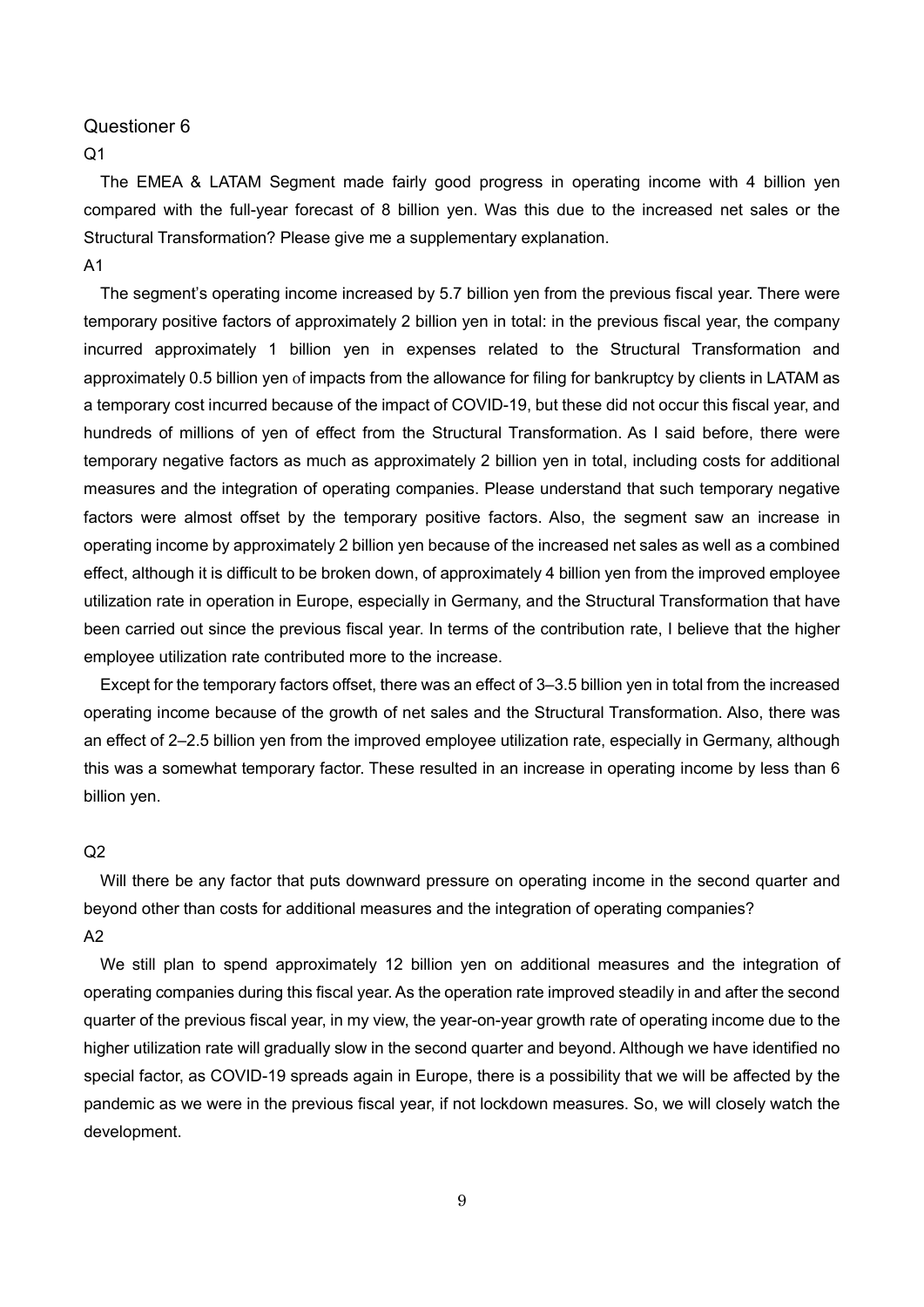## $O<sub>1</sub>$

Net sales from the consulting business increased by approximately 16 billion yen from the corresponding period of the previous fiscal year. Please tell me the driving factors for the growth of net sales and how you expect demands to change in the second half of this fiscal year.

### A1

I think that among NTT DATA's businesses, the consulting business becomes more important than ever before, and we are enhancing the business both in Japan and overseas countries. The net sales growth steadily resulted from the great effort we have made since the previous fiscal year.

## $Q<sub>2</sub>$

All competitors have focused on the consulting business. Please tell me about NTT DATA's strength and a differentiating factor.

## $A<sub>2</sub>$

What we want to differentiate from competitors is our capabilities to complete implementation works and solve clients' issues instead of doing consulting just for consulting. We would like to do technology consulting for realistic system implementation and beyond. We seek a business opportunity with everis in the EMEA & LATAM Segment, which has strength especially in consulting, as a starting point. We aim to differentiate our capabilities to provide consulting services on clients' businesses and markets and do implementation works, which we will continue to enhance.